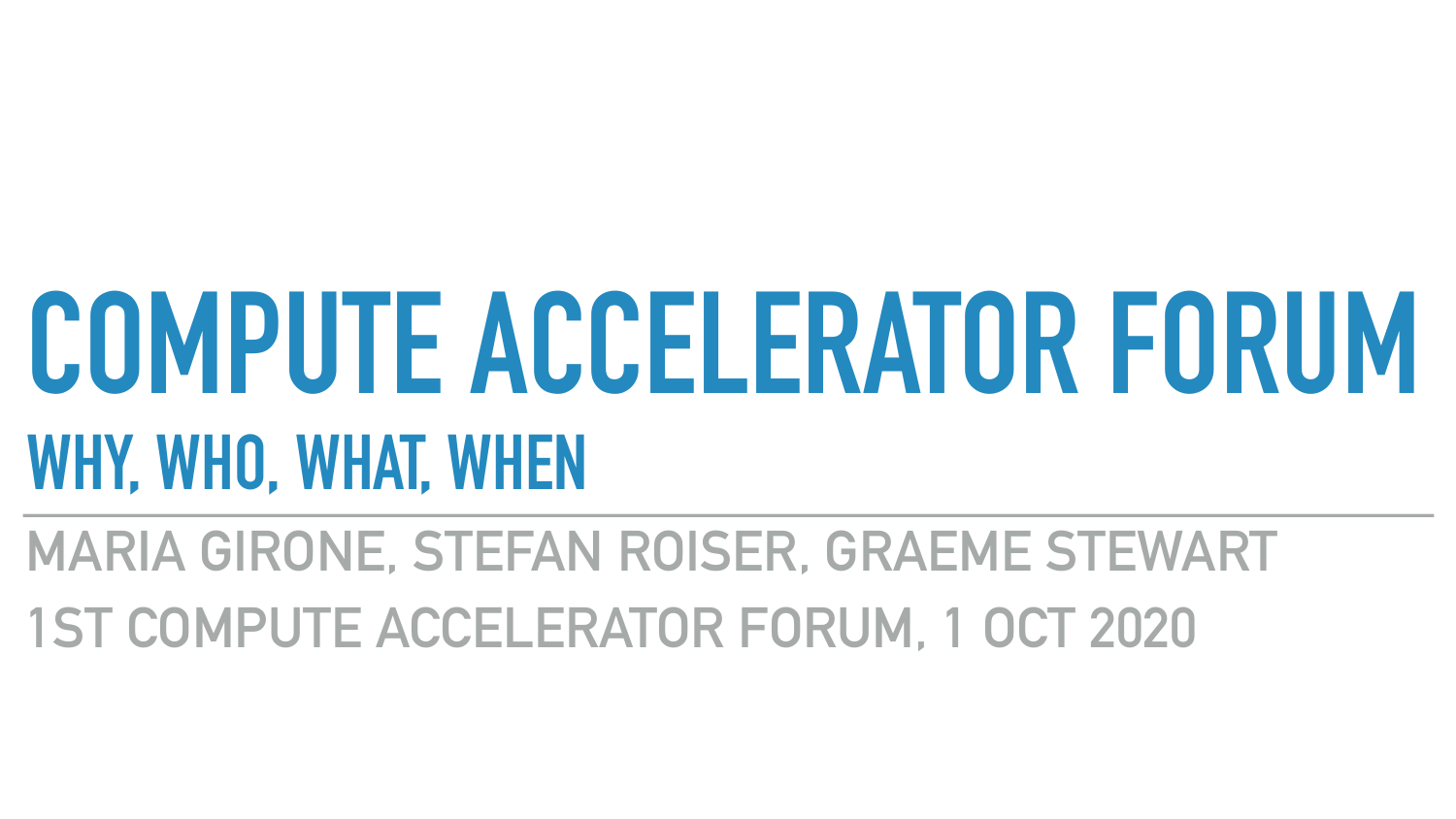programming heterogeneous computing architectures and compute accelerators<sup>1</sup>

<sup>1</sup> more details at [https://docs.google.com/document/d/1Frx5qVsV2tA0dpUwwZsHrPg3atjkkJ5Ke6HCjvZG48w/edit?usp=sharing,](https://docs.google.com/document/d/1Frx5qVsV2tA0dpUwwZsHrPg3atjkkJ5Ke6HCjvZG48w/edit?usp=sharing)





# **WHY & WHO**

- ▸ Computer accelerators (GPU, FPGA, TPU, …) are currently on the rise and many teams in HEP have started or are on the verge of starting programming for these devices
- ▶ In addition to the application specificities there are many common themes which span across application domains

Idea to establish a teaching and discussion forum for fundamental aspects of

- ▸ We invite all scientists and engineers in HEP who are interested in programming for accelerators (novice & expert) to join this forum
	- ▸ Also reaching out beyond HEP, e.g. collaboration possibilities with PRACE, SKA, …

open for comments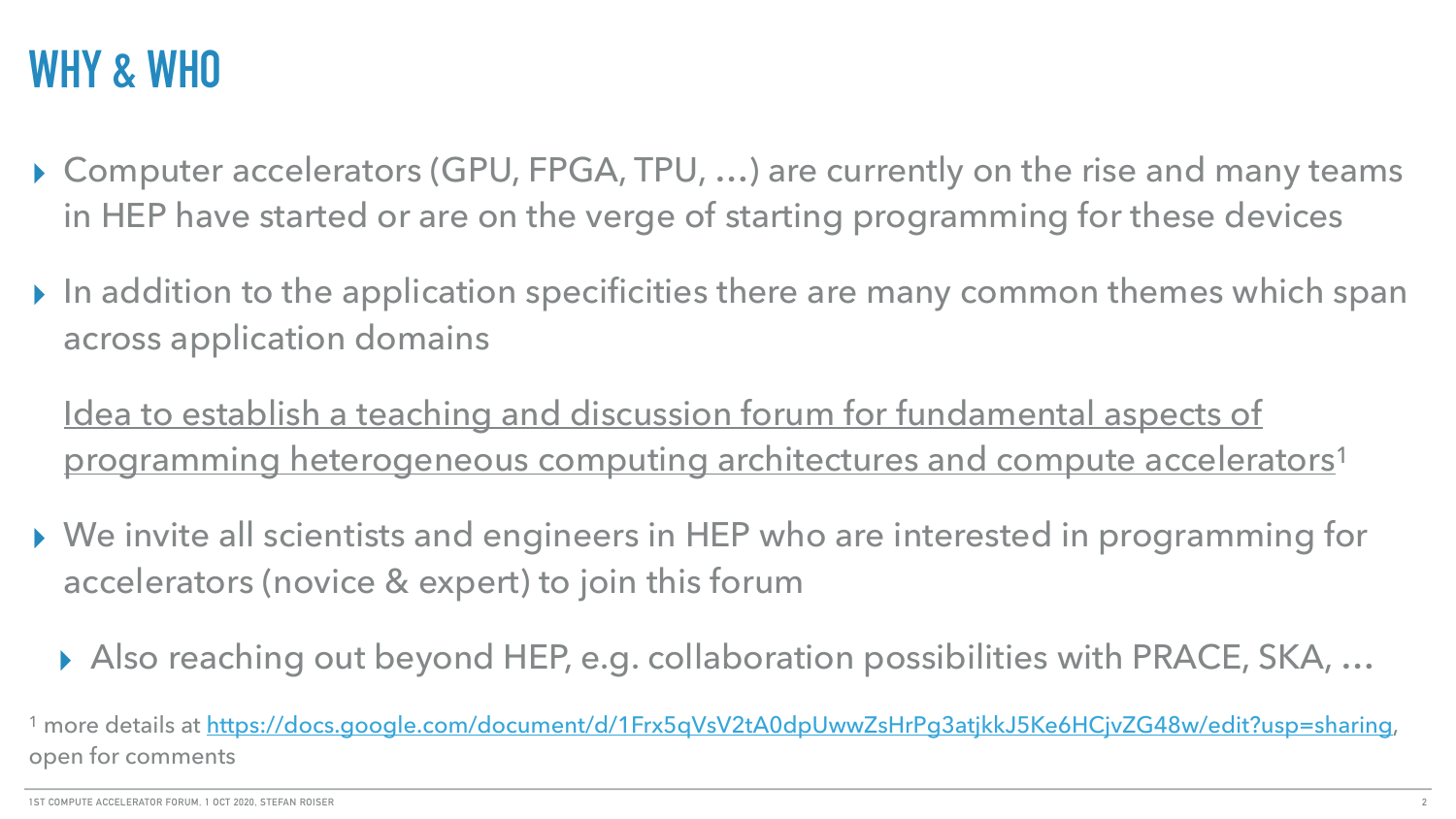

▸ Talks and discussion on educational and advanced aspects by speakers from within



- and outside HEP
	- ▸ Programming techniques and features (kernel scheduling, host/device interaction, hardware abstraction layers, data structures, single/double precision, ...)
	- ▸ Specific features of individual platforms (cuda streams, graphs, libcu++, …)
	- ▸ Infrastructure for engineering with accelerators (SE environments, hardware, …)

▸ …

### ▸ Present and discuss a paper of common interest

▸ …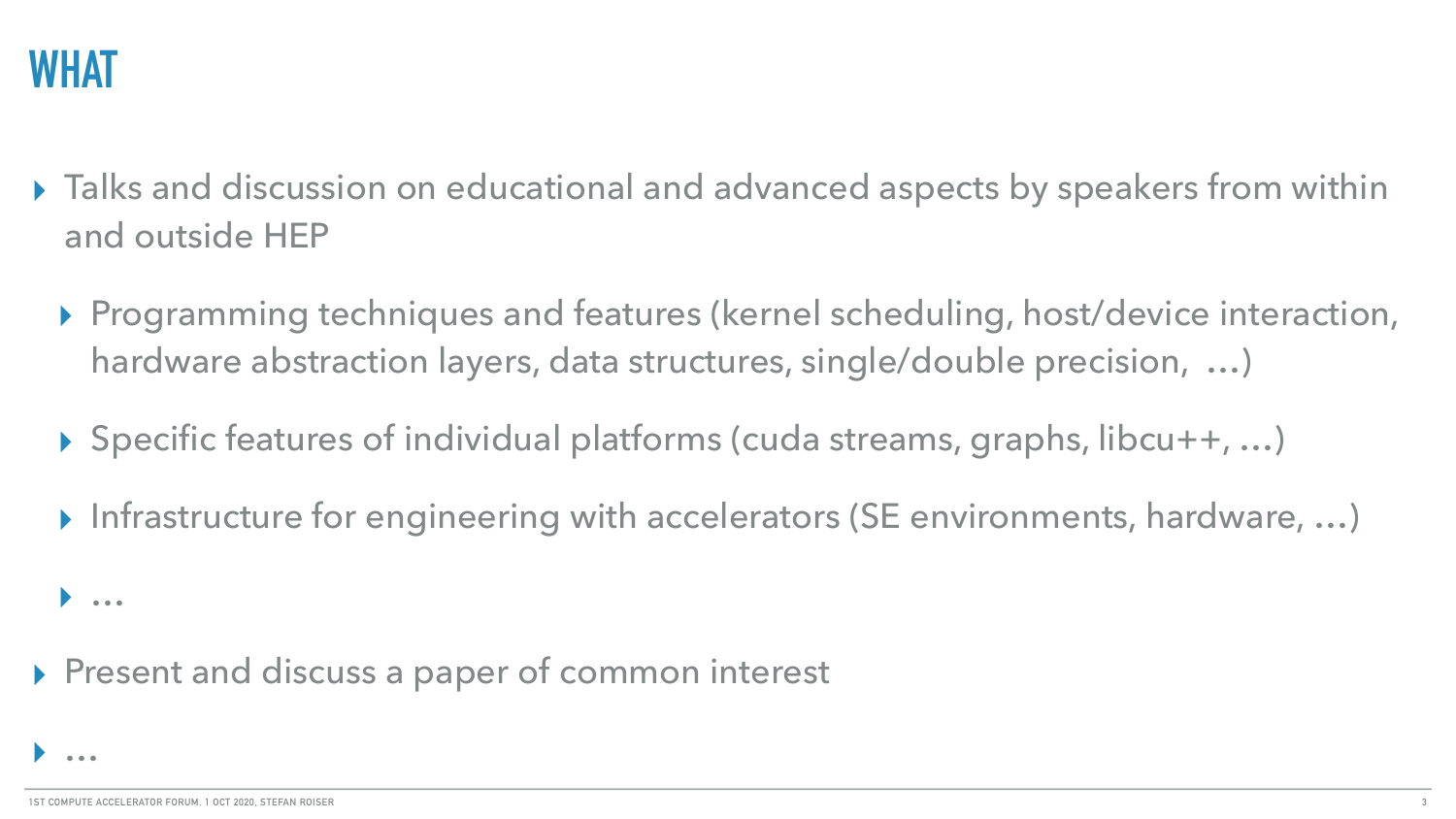## **WHEN**

- 
- ▶ Propose to move to a new slot, i.e.

- 
- 
- -

<sup>1</sup> direct egroup subscription at<https://e-groups.cern.ch/e-groups/EgroupsSubscription.do?egroupName=compute-accelerator-forum-announce>

▸ The current slot, Thu 3pm CE(S)T, is not convenient for several (e.g. US west coast)

#### Wednesday, 5pm - 6pm CE(S)T

▶ If not convenient for your community please let me know within the next 2 weeks

▶ Aim for maximum 1 meeting / month. We can adjust in case of high/low demand

▶ Mailing list for announcements at **compute-accelerator-forum-announce@cern.ch**<sup>1</sup>

▶ Please let me know in case you want to subscribe other egroups / mailing lists there